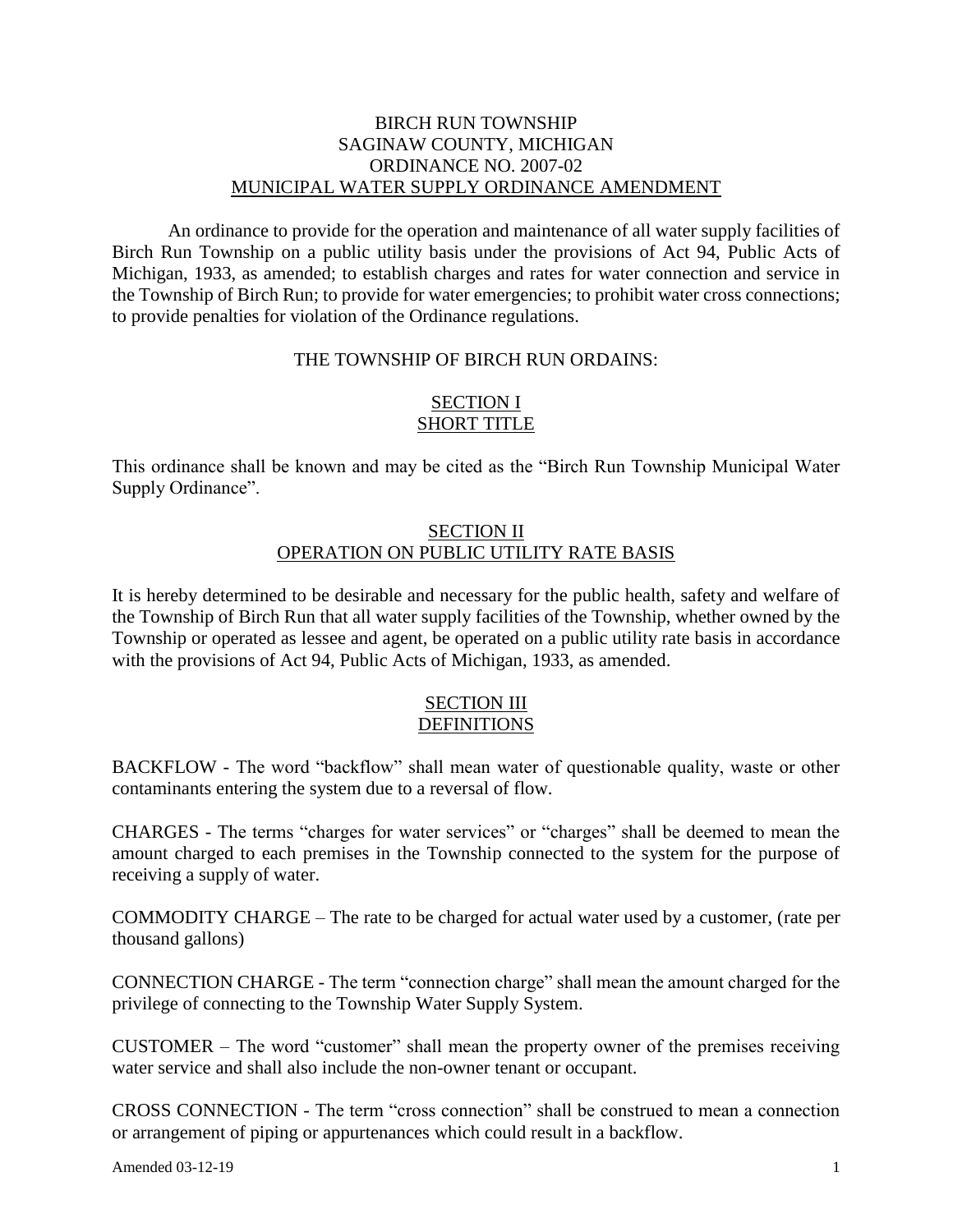DWELLING UNIT - The term "dwelling unit" shall mean a structure containing one or more rooms, with bathroom and principal kitchen facilities, designed as self-contained unit for occupancy.

FIRE PROTECTION LINE – The term "fire protection line" shall mean a water line running into a building for fire suppression systems.

PERSON – The term "person" shall mean an individual, firm, corporation, partnership, limited liability company or any other legal entity.

PREMISES - The term "premises" shall mean a parcel of land, exclusive of buildings.

PRIVATE WATER DISTRIBUTION SYSTEM – A privately owned and maintained water distribution system serving an industrial or commercial subdivision, a multi-building development or a mobile home development or park on a single premises served through a master meter installed at an approved location.

READINESS TO SERVE CHARGE - The monthly readiness-to-serve shall mean a charge which recovers a portion of the capital cost of the infrastructure which facilitates the delivery of water to each customer, including the water transmission and distribution system. These fixed costs are allocated to each customer connected to the water distribution system, whether or not they choose to use any water. (Sometimes referred to as "RTS")

SYSTEM - The word "system" shall mean the complete water supply facilities of the Township, including water lines, pumps, storage or treatment facilities, and all other facilities used or useful in the transmission and distribution of potable water.

TAP-IN-CHARGE - The terms "tap-in-charge" and "tap-in-fee" shall mean a charge for the installation of the water main connection from the public water main to the property line, including tap, stop box, meter, meter pit, remote reader, inspection, etc.

TOWNSHIP - The term "Township" shall mean the Township of Birch Run, County of Saginaw, Michigan.

TOWNSHIP BOARD - The term "Township Board" shall mean the Township Board of Birch Run, the legislative and governing body thereof.

TOWNSHIP WATER DEPARTMENT – The term "Township Water Department" shall mean the Township Water and Sewer Department, acting through its duly appointed Superintendent and authorized employees and agents of the Department, as approved by the Township Board.

TOWNSHIP WATER SUPPLY SYSTEM OPERATOR – The term "Township Water Supply System Operator" shall mean the Water and Sewer Department Superintendent or his designee, as approved by the Township Board.

WATER SERVICE - The term "water service" shall mean the providing of a supply of water to premises connected to the system.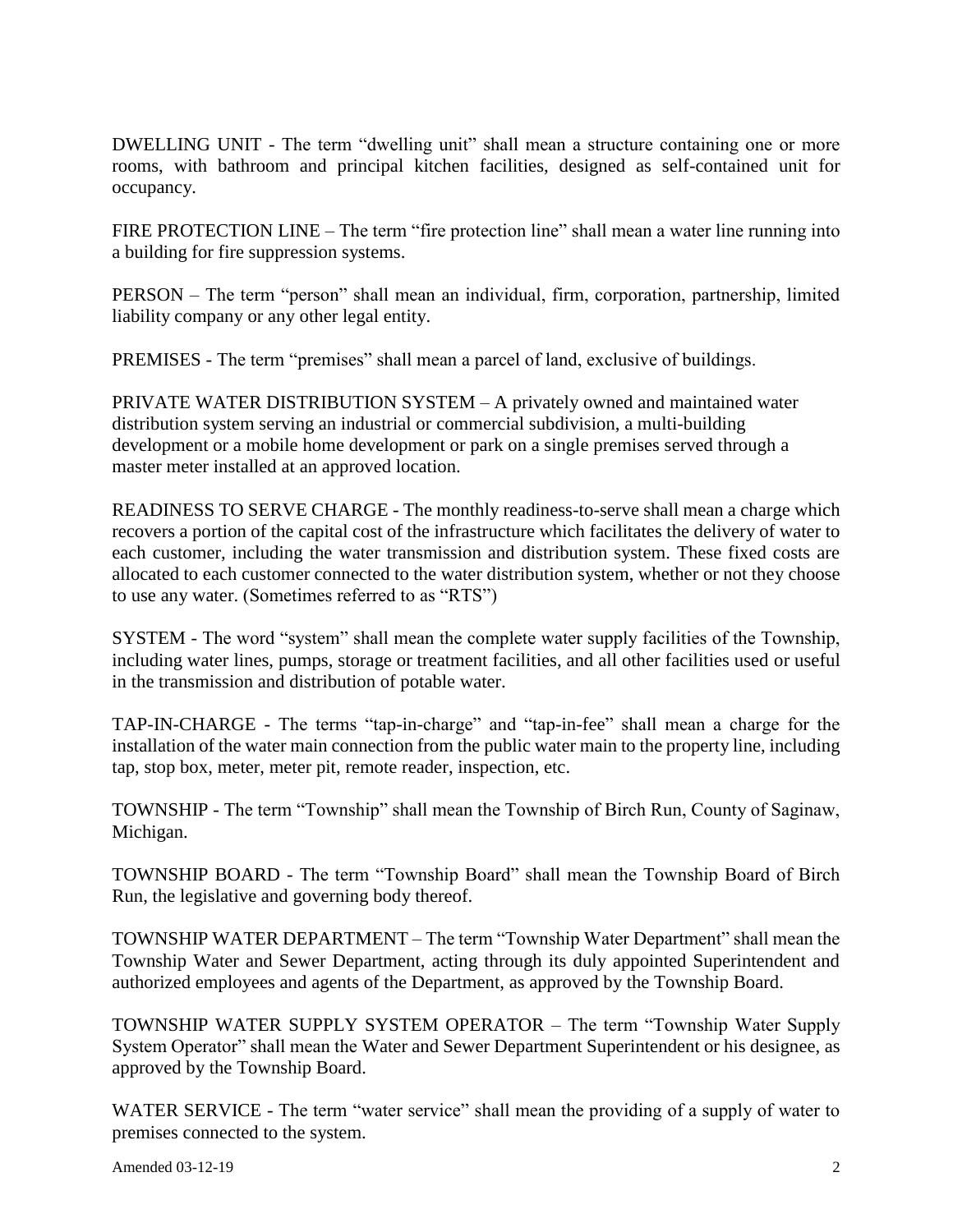## SECTION IV SUPERVISION AND CONTROL OF SYSTEM

## 4.1 DESIGNATION OF AUTHORITY

The Township Water Supply System will be constructed, operated, maintained, altered, repaired and managed by the Township Board, subject to all the provisions, regulations and conditions set forth in this Ordinance.

The Township will be responsible for the operation and maintenance of water mains and water services up to the property line of the customer. Repairs and maintenance needed on private property are the responsibility of the customer. The customer shall be responsible for water loss through a leak on private property.

## 4.2 LIABILITY OF TOWNSHIP

All parties using water from the Township Water Supply System for any purpose whatsoever will do so at their own risk; and the Township or its employees will not be liable for any damages occasioned by or growing out of the stoppage of such water, nor for any insufficient supply of water, nor for accidents or any damage of any kind caused by or growing out of the use or failure of such water.

Each customer shall keep his own service pipe, stop cocks and other apparatus in good repair and protected from frost at his own expense and shall prevent all unnecessary waste of water and no claim shall be made against the Township by reason of the freezing or breaking of any service pipes, stop cocks or other apparatus, and the customer shall provide a safe place for all meters, which place shall reasonably protect said meters from damage, jarring, freezing, excessive heat or other outside interference of every kind whatsoever.

The Township will not be responsible for any private water distribution system. This responsibility rests solely with the system owner. Charges for use of the private system shall be the owner's responsibility.

## 4.3 SEPARATE WATER SUPPLY SOURCES

Whenever any premises is supplied with water from two or more sources, one of which source is the Township Water Supply System, the Township Water Supply System must be entirely separate and no physical connection with any other water supply shall be permitted. Violation of this section will result in immediate turn off of the township Water Service.

Private water distribution systems shall have a back-flow protector installed at such points as are determined by the Township Water Department.

# 4.4 APPLICATION FOR WATER CONNECTION

Any person desiring water service, in an area of the Township which has public water service mains, will be required to fill out a water service agreement form prior to receiving service which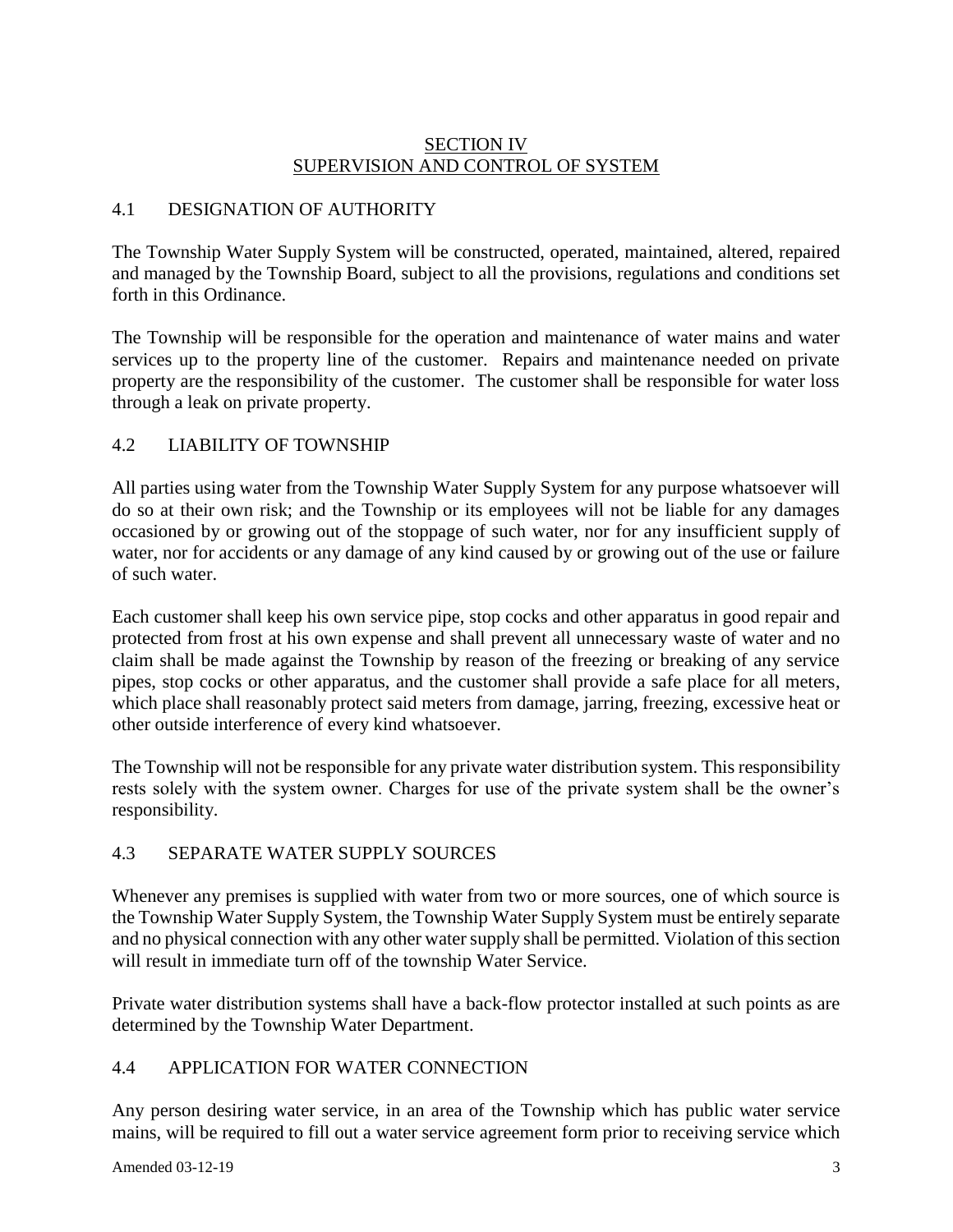contains: the name and address of the applicant; the size of the water service connection pipes desired; and the distance, if known, that the property is located from any existing public water main. Water connections shall be installed only upon prepayment of the costs thereof as determined by the Township Board.

The Township shall not be required or obligated to extend any water mains within the Township.

## SECTION V **CONNECTION**

### 5.1 INSTALLATION OF CONNECTION

The Township reserves the right to install any required service connection or main extension, or to subcontract the same to a private licensed contractor.

### 5.2 SECURITY DEPOSIT

The Township may require payment of a security deposit for water service. The amount of the deposit shall be determined and periodically adjusted by resolution of the Township Board.

### 5.3 SIZE AND INSTALLATION

- A. All water service connections from the water main to the curb stop valve shall be in conformity with the Township water service installation rules, which are attached to this Ordinance as **Appendix B**. These rules shall be subject to modification by resolution of the Township Board.
- B. All water mains, connections, and service lines, before being covered, shall be inspected and approved by the Township Water Department.

### 5.4 TURN-ON

No person other than the Township Water Department shall turn on or off any water service to any public or private premises at the connection of the premises to the water main.

### 5.5 WATER METERS

- A. Meter Required: All premises connected to the Township Water Supply System shall be equipped with a water meter, and all water entering the premises shall pass through such meter and be measured as to volume consumed.
- B. Meter Ownership: Meters will be furnished and installed by the Township and shall remain the property of, and under the control of the Township. Not more than one (1) residence, business, industry or commercial institution shall be served by one (1) meter. Each premise so metered shall have its own separate water supply line and shut-off valve at the street.
- C. Right of Entry: The Township Water Department shall have the right to enter any premises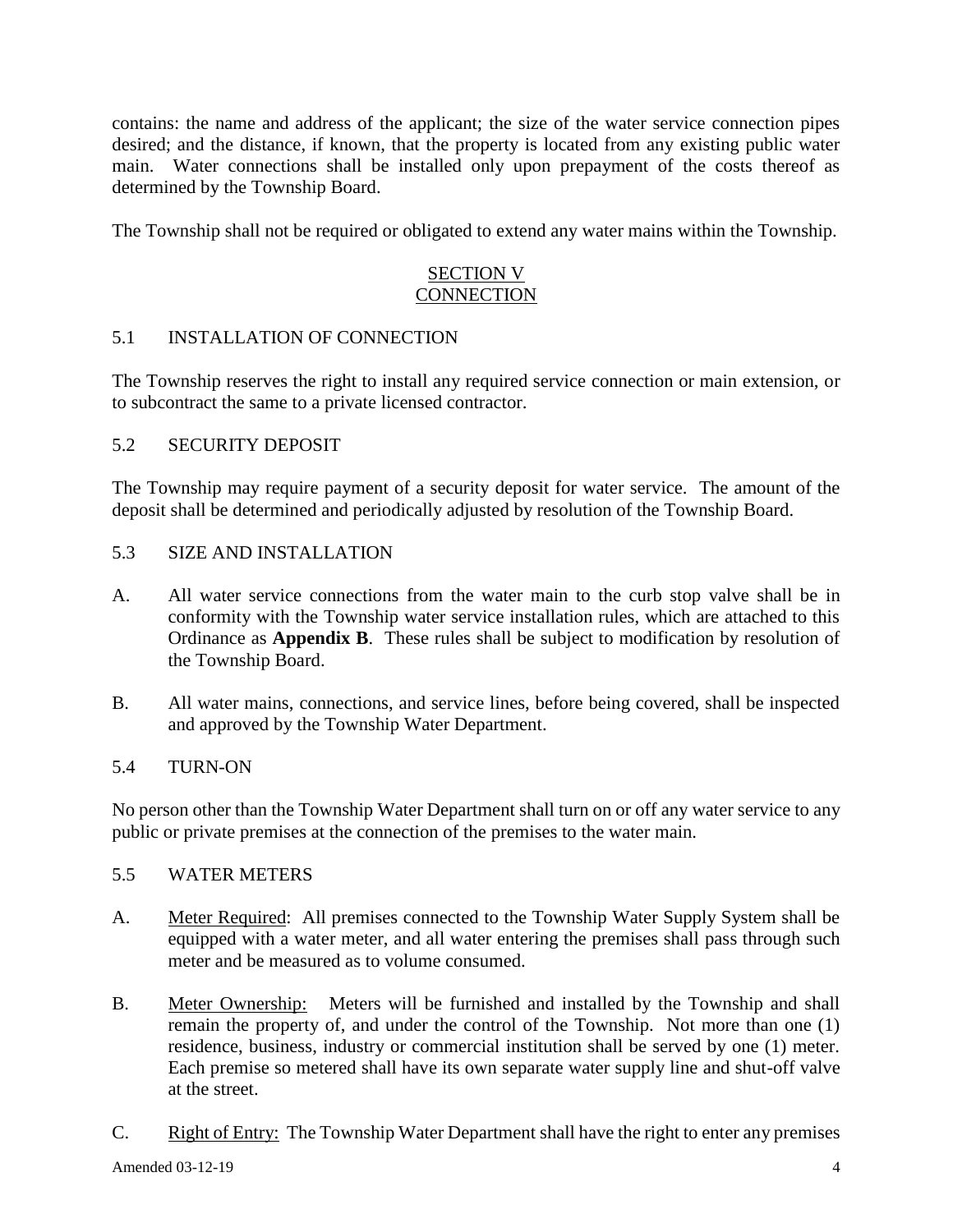on which Township water is used to access the meter for the purpose of inspecting, adjusting, reading, repairing or removing water meters or appurtenances in connection with said water meters at any reasonable time.

- D. Meter Installation: The customer shall provide a suitable place approved by the Township for the installation of the meter and if, in the judgment of the Township Water Department, a meter pit is necessary, or the service exceeds 300 feet from the curb box, such meter pit will be constructed by the Township at the cost of the customer.
- E. Locations: All meter locations must be approved by the Township Water Department. Meters shall be located at a point where the water service first enters the basement wall. Where there is no basement, the meter shall be located where the water service first enters the building, or in a meter pit.
- F. Valves: The water service line shall be constructed as provided in the Township water service installation rules, **Appendix B**.
- G. Damages: Customers will be responsible for damages to a meter caused by any act or omission of any person, other than an employee of the Township. The expense of repair or replacement will be billed to and collected from the customer. No person shall break, damage, destroy, deface, tamper with, uncover or connect to any property, structure, appurtenances or equipment which is a part of the Township Water Supply System.
- H. Meter Seals: No person other than the Township Water Department shall break or injure the seal on, or change the location of, alter, or interfere in any way with a meter, or meter by-pass.
- I. Electrical Grounding: No person shall ground or electrically connect any radio, telephone or other electrical system to the discharge side of any water meter.
- J. Alterations or Changes: No person shall change the location of a meter or meter pit, alter the grade so that it will cover up or create a hazard around any meter pit or stop box or in any way obstruct the free access to any water meter, meter pit, or stop box.
- K. Meter Accuracy:
	- (1) In the event that the customer questions the accuracy of the meter(s) such will be tested in the customer's presence upon request. If the meter is found to be accurate under the guidelines of the AWWA (American Water Works Association), there will be a charge assessed against the requesting party, as provided in **Appendix A**. This charge shall be subject to adjustment by resolution of the Township Board.
	- (2) In the event a meter shall fail to register properly, the Township Water Department shall estimate the quantity of water used on the basis of former consumption and bill accordingly.
	- (3) A record of the date when each meter was furnished to a customer, its number, cost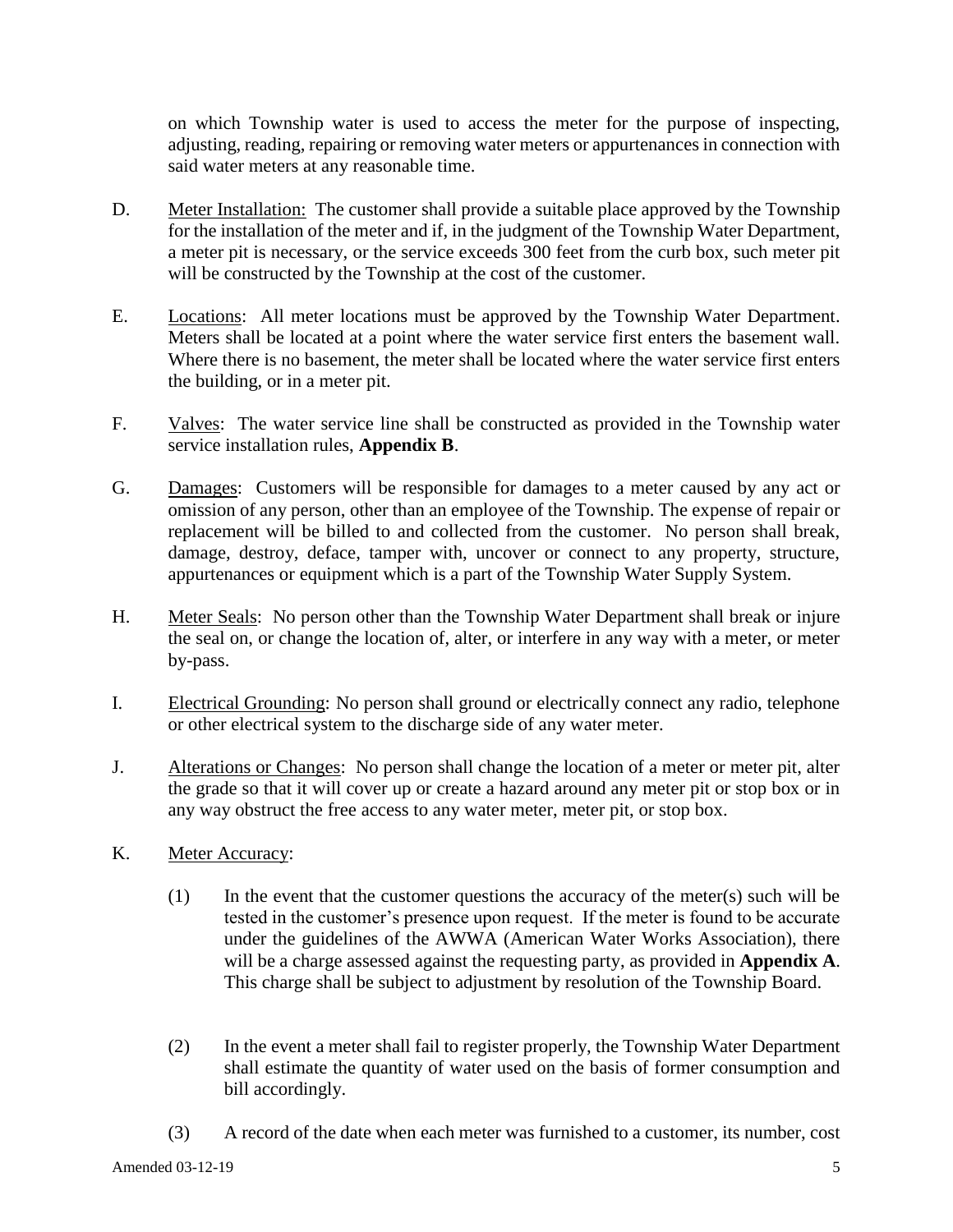and location shall be kept in the office of the Township Water Department. There shall also be kept in the office of the Township Water Department, an accurate record of the amount each customer is credited on account of his meter, and, if a test is made, a record of the date and result thereof.

### 5.6 OUTDOOR REGISTER

All meters shall be equipped with an outdoor register, which shall be installed by the Township Water Department, and in accordance with the Department Rules, **Appendix B**.

- A. Outside Peripherals: All outside peripherals including registers, touch pads, MXU units etc., installed in conjunction with Township water meters shall be furnished by the Township and remain the property of and under the control of the Township Water Department.
- B. Installation: All outside water meter peripheral installations shall only be made by employees of the Township Water Department with equipment and materials specified and furnished by the Township Water Department.
- C. Damage to peripherals: Customers with premises having outside water meter registers, or other specified peripherals, shall be responsible for protecting the peripherals from damage. The Township reserves the right to discontinue the outside water meter peripheral services should maintenance of the register be a problem due to damage not under the control of the Township, or due to vandalism.
- D. Location: Outside registers, and other peripherals, shall be so located that readings can be obtained without entering any portion of the dwelling, including garages and enclosed / fenced-in yards. The area around the register shall be kept clear of shrubbery, plantings and other obstacles, which would make reading difficult.
- E. Alterations or changes: Alterations or changes in location of the outside register or other peripherals other than by the Township Water Department are prohibited.

### 5.7 ESCAPE THROUGH DEFECTIVE PLUMBING PROHIBITED

The escape of water through defective plumbing is prohibited. This shall include permitting defective plumbing to remain out of repair and water to escape. The "plumbing" shall include but is not limited to water service lines from the water meter to the curb shut off valve.

### SECTION VI TAP-IN AND CONNECTION CHARGES

All connections to the system shall be made by the Township Water Department at a reasonable charge. The owner of the premises, at the time of application for water service and in advance of the commencement of such connection, shall pay the tap-in and connection charges, in addition to all other charges and fees provided herein, with the amount to be determined from time to time by the Township Board. The charges may be revised from time to time by resolution of the Township Board to reflect changes in connection costs and to maintain a fairly uniform charge within the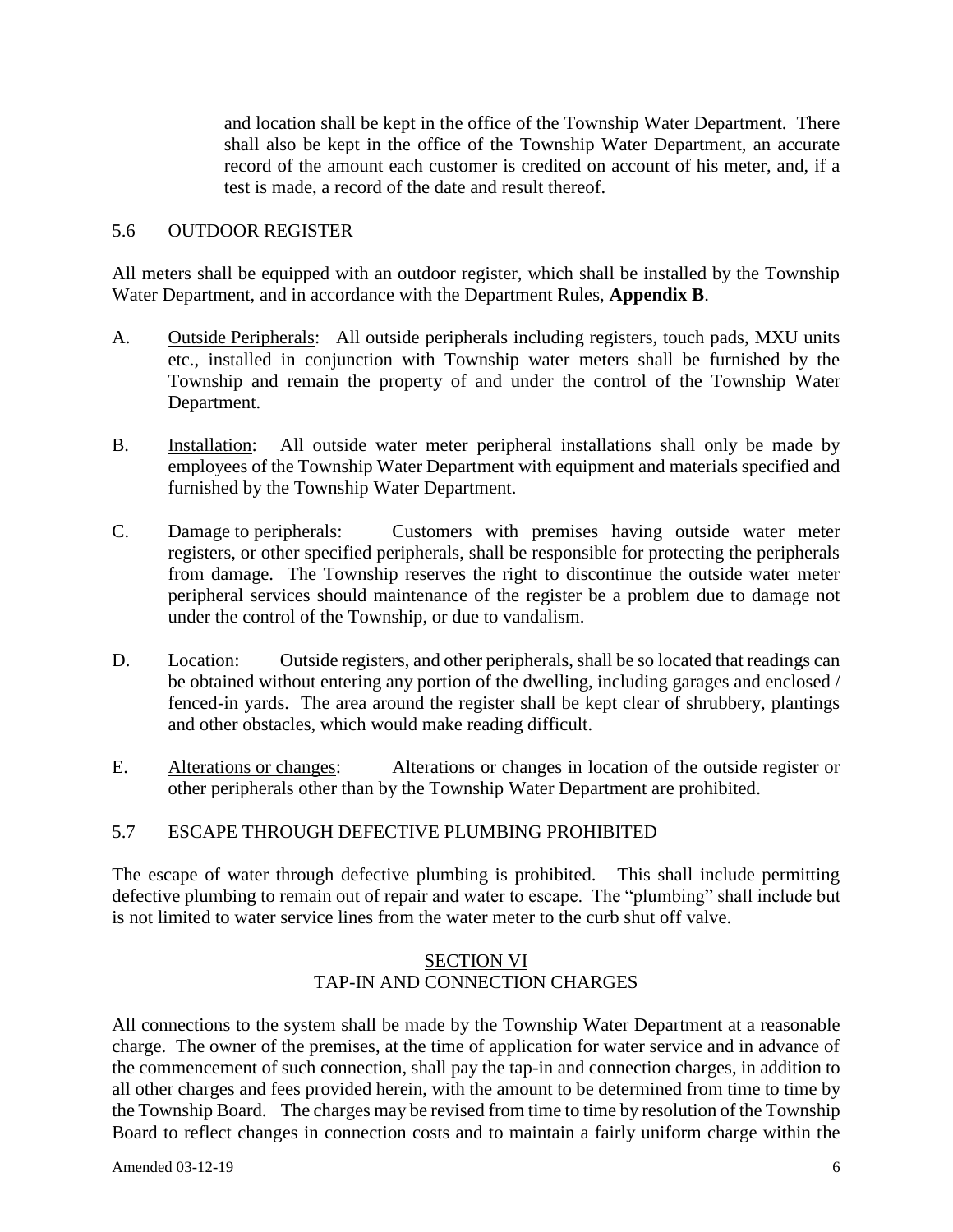Township. The current connection, tap-in charge, meter and outdoor register installation charges are set forth in **Appendix A**.

## 6.1 CONNECTION CHARGE

Establishment of Connection Charges: A Connection Charge is hereby established for the privilege of connecting the premises to the Township Water Supply System if a direct connection to the system is available to the premises. Connections across or through other premises shall not be permitted.

A. Minimum Connection Charge: The minimum connection charge shall be determined periodically by resolution of the Township Board. It shall be calculated by taking into the account the following factors:

- 1. depreciated asset value of the system;
- 2. anticipated cost of capital improvements to the system over not less than five (5) nor more than ten (10) years;
- 3. current and anticipated customer base over the next five (5) to ten (10) years.

B. Connection Charge – Special Assessment District: If the premises requesting connection to the Township Water Supply System is currently subject to a special assessment or is located in a special assessment district which has been established for the construction of a public water main, the Connection Charge shall be the amount of the Special Assessment which was established for each parcel of property within the special assessment district when the assessment roll was approved by the Township Board, exclusive of interest. The connection charge shall be paid in full at the time that application for connection is made.

C. Connection Charge- Multi-Unit Commercial and Multi Unit Residential: If a premises contains more than one building or structure which is used as a dwelling unit and which constitutes a permitted use under the Township Zoning Ordinance**,** there shall be one connection fee for the premises based on master meter size. Any meters which are connected beyond the point of installation of the master meter shall be considered to be a Private Water Distribution System and shall be the customer's responsibility to maintain. Where Multi Unit Commercial developments contain more than one building or structure and constitute a permitted use under the Township zoning ordinance, there shall be one connection charge based upon the master meter size. Any meters which are located beyond point of installation of the master meter shall be considered to be part of a private water distribution system and shall be the customer's responsibility.

D. Connection Charge – Residential Duplex (two unit) – the minimum connection charge shall be one and one-half times  $(1\frac{1}{2})$  the residential charge. The duplex shall be required to have two separate water taps and meters.

6.2 Tap-in Charge - The tap-in charge is set forth in **Appendix A**. Tap-in charges shall be subject to revision by resolution of the Township Board.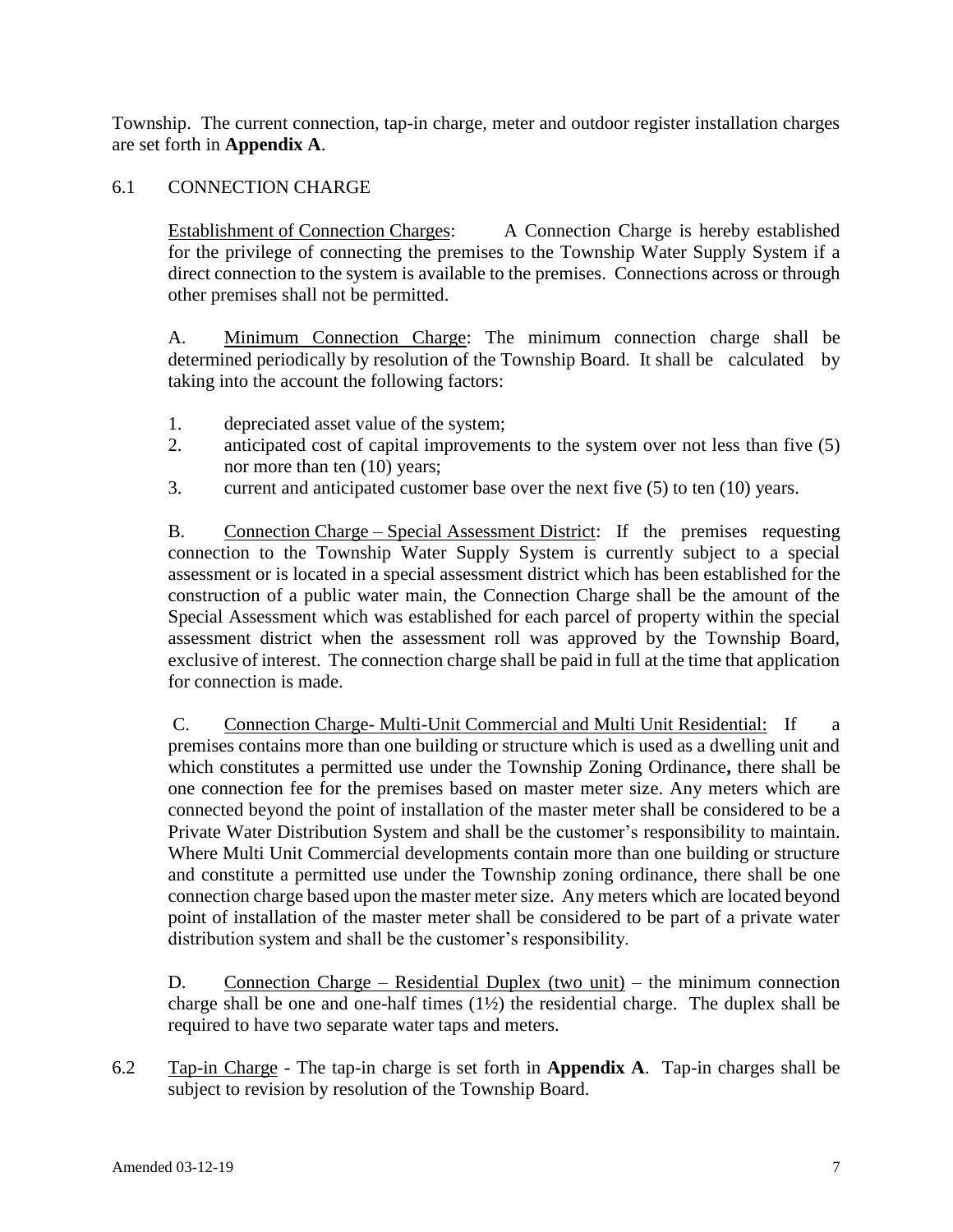6.3 City of Saginaw Water Service Agreement Connection Charge – Pursuant to the Water services Agreement which was entered into between the City of Saginaw and Birch Run Township, there is hereby established a connection fee as set forth in **Appendix A**, paid by a customer as a condition to connecting to the Township Water Supply System.

### **SECTION VII** RATES FOR WATER SERVICE

The rates for water service are hereby established as follows:

- 7.1 READY TO SERVE CHARGE
- A. All single-family dwellings connected to the Township Water Supply System shall be charged a residential ready to serve (RTS) charge.
- B. Commercial RTS charges will be determined by meter size.
- C. Duplexes or multi-unit residential dwellings (i.e. apartment buildings) shall be charged one (1) residential RTS per unit involved regardless of whether the units are occupied and regardless of the number of meters.
- D. Private Water Distribution Systems (i.e. manufactured home communities, trailer parks etc.) shall be charged one (1) residential RTS charge for each lot served by the Private Water Distribution System whether the lot is occupied or not, and regardless of the number of meters in the Private Water Distribution System.
- E. Apartment complexes served by a private water system shall be charged one (1) residential RTS charge for each apartment unit served by the Private Water Distribution System whether the unit is occupied or not, and regardless of the number of meters.
- F. Township Residents with existing connections to the Township Water Supply System, but who have never been Township water customers, shall not pay the RTS charge until such time as they become a Township water customer.
- G. Township residents who apply for a new water connection will be charged all applicable fees beginning the date the Township water service line is tapped and the stop box is installed.
- H. Township Residents who are or have been Township water customers and who request voluntary water shutoff for any reason shall continue to pay the RTS charge.
- I. PAST-DUE AMOUNTS: This sub-section applies to any property(ies) located in Birch Run Township and served by the Township Water Supply System. In regard to any pastdue monies due and owing to the Township over and above the Township Readiness to Serve Fee as of September 30 of a given year, the Township may engage in any process permitted at law to collect the amount due including attaching a lien for the amount due to the structure(s), premise(s),  $\text{lot}(s)$  or parcel(s) at which the costs, fees and/or charges were incurred.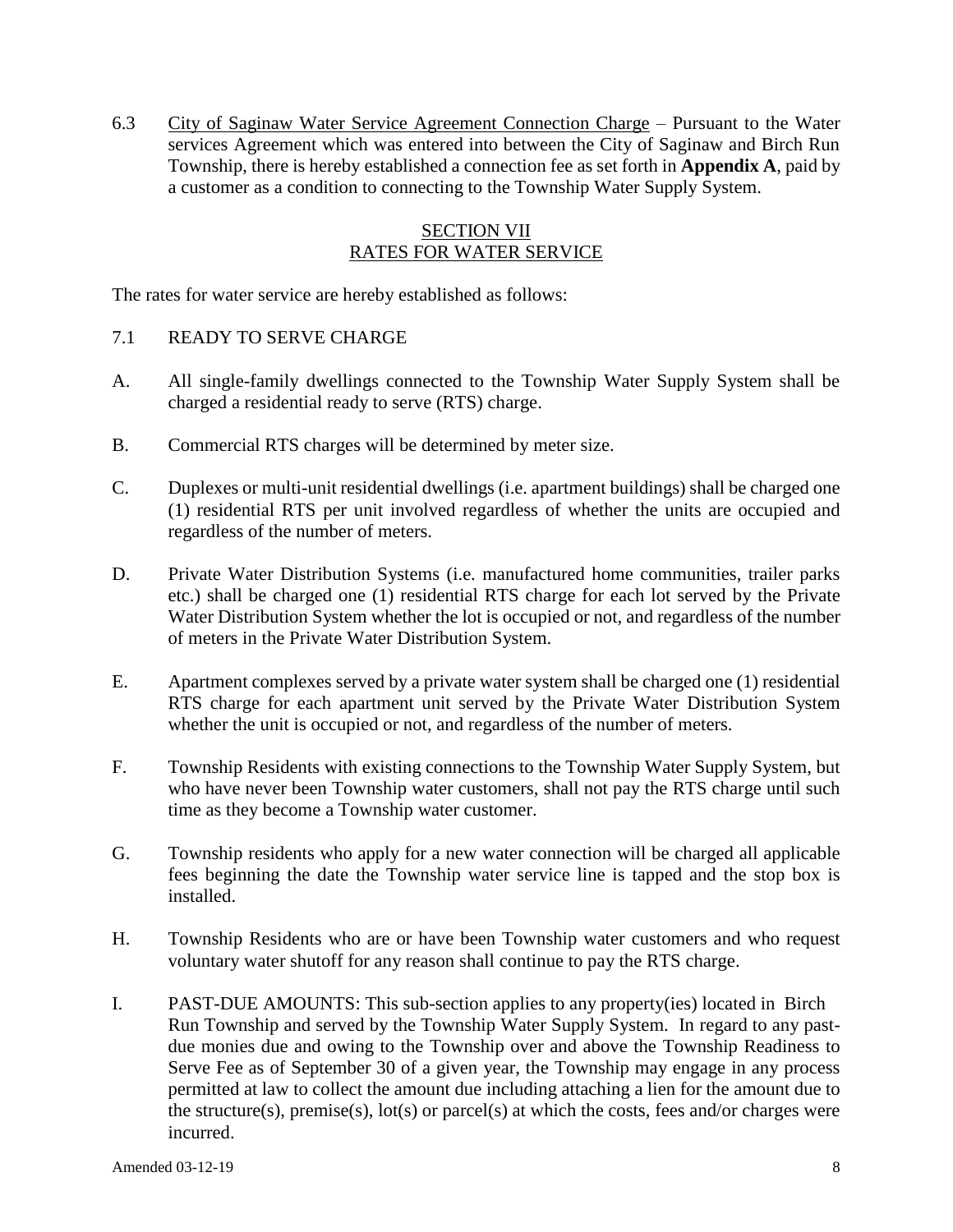## 7.2 QUARTERLY WATER CONSUMPTION CHARGE

Water consumption will be charged at the rate as provided in **Appendix A** per 1,000 gallons. These charges will be subject to adjustment by resolution of the Township Board.

### 7.3 RATE REVISIONS AUTHORIZED

The foregoing rates and charges shall be sufficient to provide for the payment of the expenses of administration and operation of the System; for the maintenance thereof as may be necessary to preserve the same in good repair and working order; and to provide for such other expenditures and funds for the System as are required by this provision. Rates shall be revised from time to time by resolution of the Township Board. The rates and charges effective the date of this Ordinance are provided in the attached **Appendix A**.

### 7.4 ESTIMATED WATER USE

The water consumption charges shall be based on an actual meter reading. The Township, however, reserves the right to estimate water usage if the meter cannot be read, has malfunctioned or is otherwise determined to be unreliable or inoperable.

#### SECTION VIII REGULATION

### 8.1 ENFORCEMENT

The charges for water service shall be a lien on the premises served. Whenever any such charge against a parcel of property shall be delinquent for six (6) months, the Township water department shall certify to the proper tax-assessing officer of the Township the facts of such delinquency. The charge shall be entered on the next tax roll as a lien against the premises and shall be collected and enforced in the same manner as general Township taxes are collected and the lien is enforced. However, where notice is given that a tenant is responsible for such charges and service as provided by Michigan Statute, no further water service shall be rendered to such premises until a cash deposit in the amount of two (2) times the average bill for such premises as estimated by the Township water department has been paid to the Township. Such deposit shall in no case be less than the amount provided in **Appendix A**, which shall be subject to adjustment by resolution of the township board.

### 8.2 DISCONTINUATION OF SERVICE BY TOWNSHIP

In addition to the forgoing, the Township shall have the right to shut off any premises if the charges for water service are more than fifteen (15) days delinquent. The water service shall not be reestablished until all delinquent charges, penalties, a turn off charge and a turn on charge as provided in the Water Service rules, **Appendix B** have been paid. These charges and penalties may be recovered by the Township by court action, including attorney fees and costs.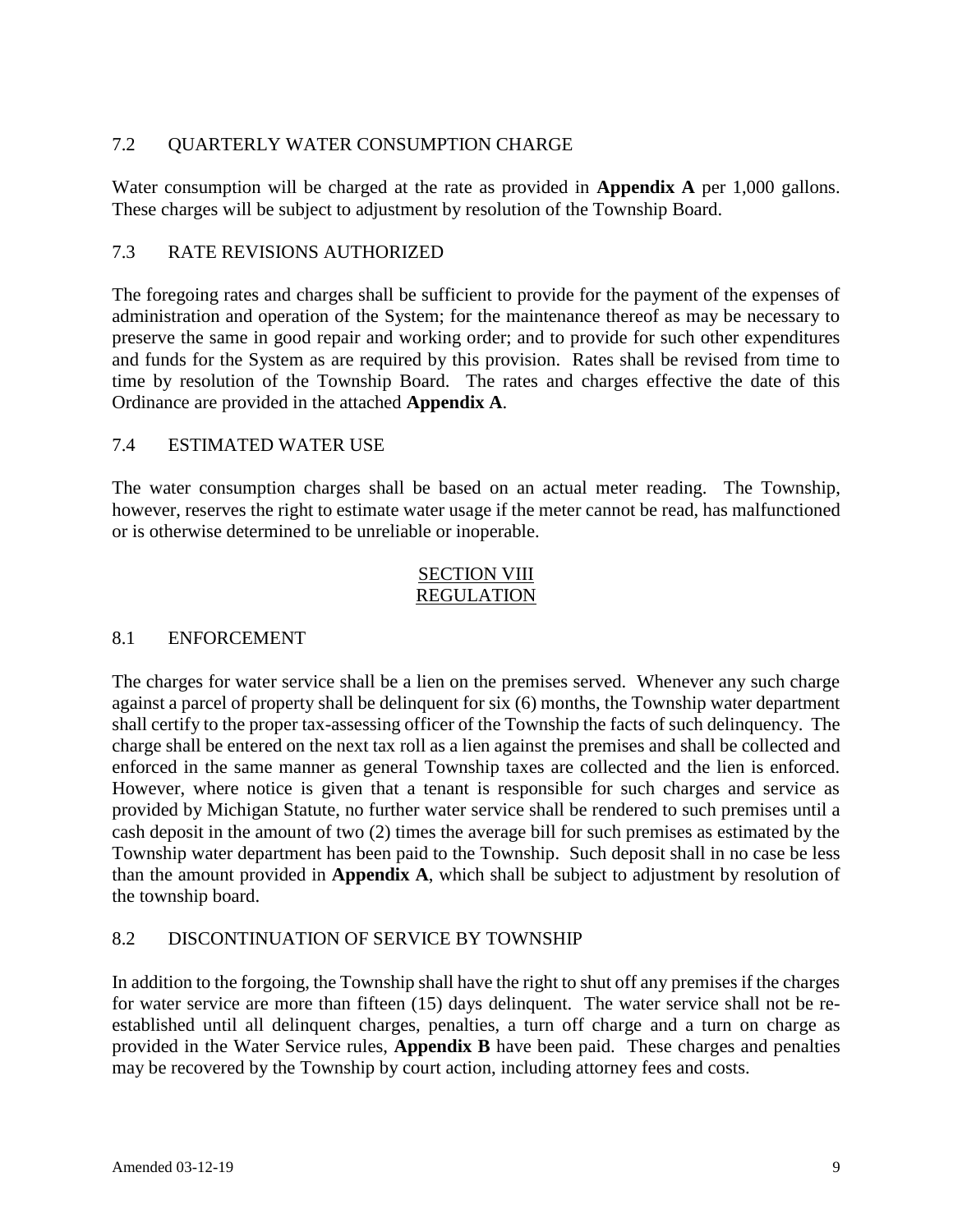## 8.3 RENTAL / LEASEHOLD PROPERTIES

A water deposit charge shall be paid in advance as security for payment of water bills by all residential, commercial and industrial tenants or parties holding leasehold interests in the subject real property. At the termination of the party's leasehold interest or the sale of the subject premises, the deposit or any portion not applied to any balances will be refunded to the depositor.

A. Service in Tenant Customer's Name: Before the Township will transfer the water service into the name of the tenant customer, it shall be provided notification from the owner of the premises indicating the name of the tenant, and a copy of the lease agreement, if any. Upon receiving said notification, the Township shall not be required to provide further water service to the leased premises until it has also received a cash deposit from the tenant customer as provided in Section 8.1 and 8.3(C) of this Ordinance. When the Township has received both the notice and a cash deposit, the water service shall be placed in the tenant customer's name and the tenant customer shall become responsible for payment of the water service provided to the leased premises.

The property owner will remain responsible for all water charges, absent strict compliance with this Section.

- B. Tenant Deposit:
	- (1) Residential Units: A deposit shall be made by the tenant customer at the current charge in all residential units prior to turning on the water service in the tenant customer's name. Otherwise the service shall remain in the name of the owner of the property.
	- (2) Commercial Units: A deposit, based on the size of the water meter, shall be made by the rental customer in a commercial rental unit prior to the turning on of water service.
- C. Deposit Amounts:
	- (1) Residential water deposits will be a minimum as provided in **Appendix A** which shall be subject to modification by resolution of the Township Board. The minimum charge may be exceeded if the Township determines that the expected charges for a three-month period are likely to exceed said amount.
	- (2) Commercial water deposits shall be based on the size of the water meter as provided in **Appendix A**.

Deposit amounts shall be subject to revision by resolution of the Township Board.

D. Final Bill: Tenant customers who vacate leased premises shall notify the Township and have a final reading taken and a final bill calculated at the time of vacating. The amount of the final bill shall be subtracted from the deposit. If the final bill is less than the deposit, a refund check will be issued to the tenant customer. If the final bill is more than the deposit, the deposit will be subtracted and a bill sent for the remainder will be sent to the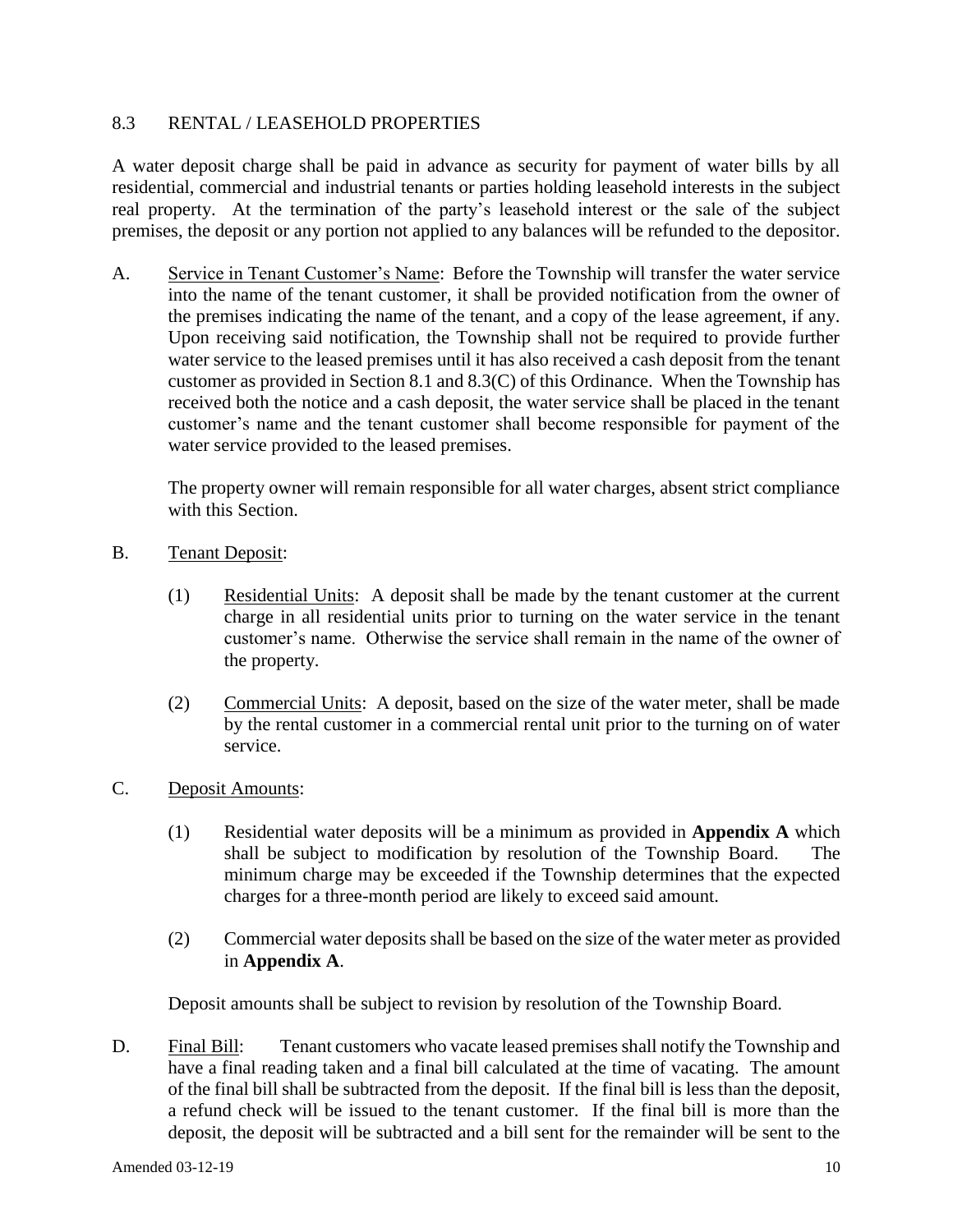tenant customer.

Any tenant who vacates one residence and moves to another within the Township and who leaves an outstanding final bill, will not receive water service until all unpaid balances and fees are paid in full, and a new deposit has been paid.

### 8.4 FAULTY METERING

In the event a meter shall fail to register properly, the Township shall estimate the quantity of water used on the basis of former consumption and bill accordingly.

### 8.5 INSPECTION AND READING

No person shall refuse to admit to premises owned or occupied by him or hinder the Township Water Department from entering said premises for the purposes of reading a water meter or inspecting a water meter or any piping in connection with the Township Water Supply System.

### 8.6 DAMAGED METERS OR HYDRANTS

Whenever a water meter or a water hydrant is damaged because of an act or omission on the part of the water customer of the premises where such meter is installed or hydrant is located, the expense to the cost of repair or replacement shall be charged to and collected from such water customer.

### 8.7 DAMAGED WATER LINES

All repairs to damaged water lines connecting the stop box to the water meter or dwelling unit shall be the responsibility of the owner and/or occupant of the premises.

### 8.8 FIRE HYDRANTS

- A. Fire Hydrant Use: No fire hydrant shall be used for any purpose other than for fire protection without the prior written approval of the Township.
- B. Special Use: Permission for special use, obtained from the Township Water Department, will be subject to the cost of water used and administrative fees as provided in **Appendix A**.
- C. Hydrant Tampering: Any person who tampers with a fire hydrant in any way will be charged for water lost, as estimated by the Township Water Department, if any, and whatever other damage is sustained by the Township.
- D. Hydrant Painting: No person, except employees of the Township Water Department or an authorized contractor shall paint a fire hydrant.
- E. Hydrant Obstruction: No person shall place nor permit to be placed an obstruction of any nature within fifteen (15) feet of a fire hydrant that will interfere with access to or hinder the operation of the fire hydrant. Ornamental plants, shrubbery, flowers, etc. planted near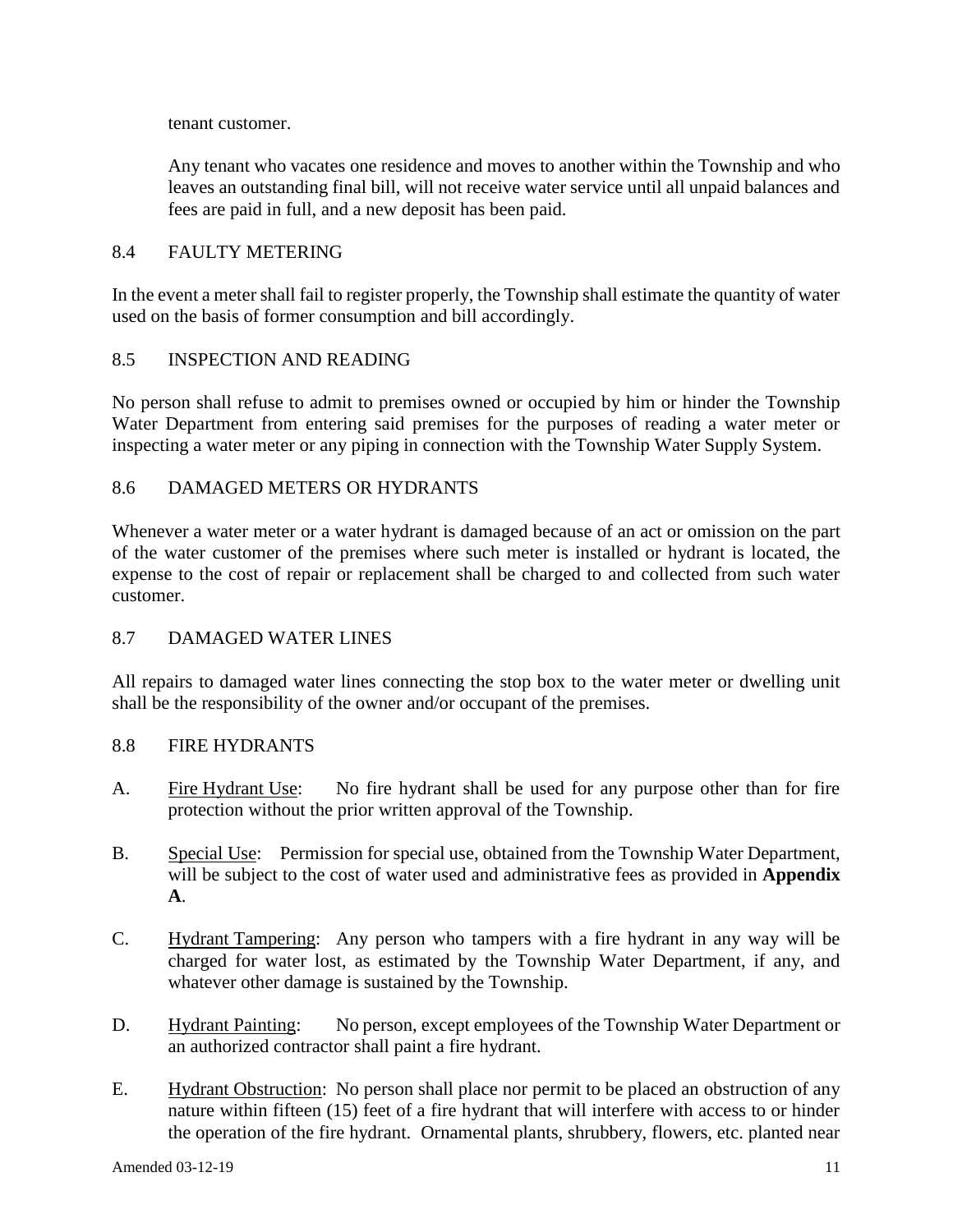a fire hydrant shall be kept trimmed below the hydrant ports.

## 8.9 NO FREE SERVICE

No free service shall be furnished by the Township Water System to any person, firm or corporation, public or private, or to any public agency or instrumentality. When the Water System Operator becomes aware of an unauthorized water usage, the Operator shall disconnect the water line and notify the Township Ordinance Enforcement Officer. The Enforcement Officer shall issue a fine up to \$500.00 for unauthorized water use. The water cannot be reconnected until all fines and fees are paid in full. The connection fee, meter and valve fees shall be paid as provided in **Appendix A**. Also the water usage will be estimated back to the time the water service was available, and billed equal to the maximum usage for each year or billing cycle.

### 8.10 NO RESALE

No resale of water service shall be furnished from said system by any person, firm or corporation, public or private, or to any person, corporation, public agency, or instrumentality at a profit.

### SECTION IX **FUNDS**

Funds which are received from billings and any other receipts, shall be deposited in such funds as may be required by ordinance and resolution provided by the Township Board for financing of the system. The Township Board hereby creates a fund to be known as "The Birch Run Township Water Fund".

### SECTION X WATER CONSERVATION

### 10.1 DETERMINATION OF NEED FOR WATER CONSERVATION

When the Township Supervisor determines that the consumption of water by the Township has or is about to equal or exceed 80% of the total supply being received from the City of Saginaw, he shall declare that a period of water conservation is necessary. During a period of water conservation the use of water shall be restricted as provided in the Water Rules, **Appendix B**. These rules are subject to modification by resolution of the Township Board.

### 10.2 ENJOINING VIOLATIONS

Legal proceedings to enjoin the violation of any of the provisions of this Ordinance may be brought in any Court of competent jurisdiction in the name of the Township of Birch Run. Such action shall be taken only as authorized by the Township Board.

### 10.3 PENALTY

Any person who shall, during any water restriction, use or withdraw water from the Township Water Supply System for any of the purposes prohibited in this Section, shall be subject to a civil infraction sanction and shall be assessed a fine pursuant to the Township's Municipal Civil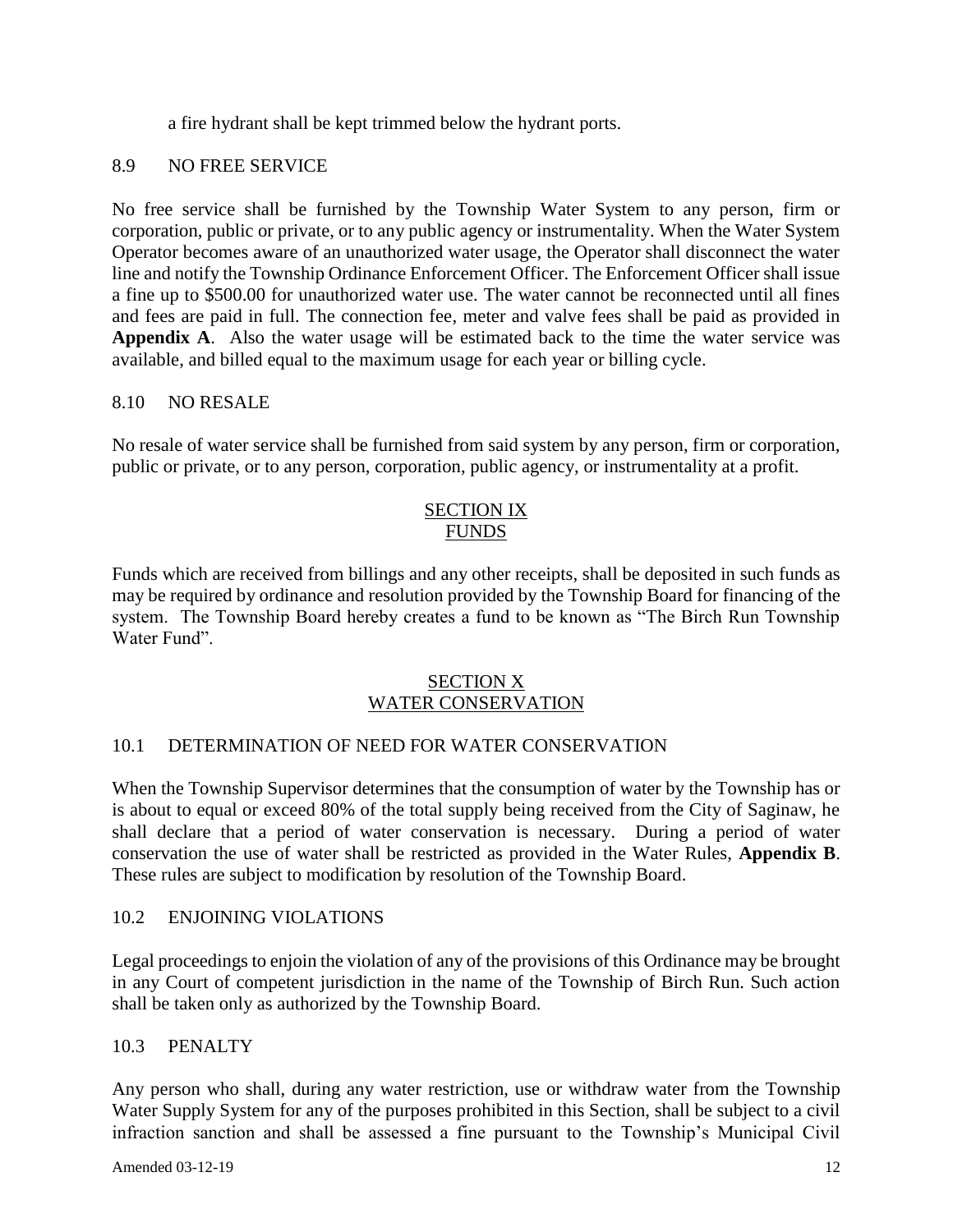Infraction Ordinance. Each day's failure of compliance with any provision of this Section shall constitute in a separate infraction.

#### SECTION XI CROSS CONNECTION CONTROL PROGRAM

### 11.1 INTRODUCTION

In accordance with the requirements set forth by the Michigan Department of Environmental Quality, the Township adopts by reference the current version of, and future amendments to, the Water Supply Cross-Connections Rules of the Michigan Department of Environmental Quality (R 325.11401 et seq.) [MCLA 325.1014 et seq.]

#### 11.2 LOCAL ORDINANCE

The authority to carry out and enforce a local cross connection control program will be in accordance with the Cross Connection Rules Manual published by the Michigan Department of Environmental Quality and in accordance with all applicable ordinances and rules of the Township of Birch Run.

### SECTION XII CROSS CONNECTIONS PROHIBITED

#### 12.1 INSPECTIONS

The Township is hereby authorized to inspect all properties served by the Township Water Supply System where cross connections with the Township water supply are deemed possible. The frequency of inspections and re-inspections, based on potential health hazards involved, shall be as established by the Township Board and approved by the Michigan Department of Environmental Quality.

### 12.2 RIGHT OF ACCESS, INFORMATION

The Township Water System Operator and/or his designated agent, or such other person designated by the Township Board, shall have the right to enter, at any reasonable time, any property served by a connection to the system for the purpose of inspecting the piping system or systems thereof for cross connections. On request, the owner, lessees or occupants of any property so served shall furnish to said representative any pertinent information regarding the piping system or systems on such property. The refusal of such information or refusal of access, when requested, shall be deemed evidence of the presence of cross connections.

### 12.3 DISCONTINUING WATER SERVICE

The Township is hereby authorized to discontinue water service after reasonable notice to any property wherein any cross connection in violation of this Ordinance exists, and to take such other precautionary measures deemed necessary to eliminate any danger of contamination of the system. Water service to such property shall not be restored until the cross connection or connections have been eliminated in compliance with the provisions of this Ordinance.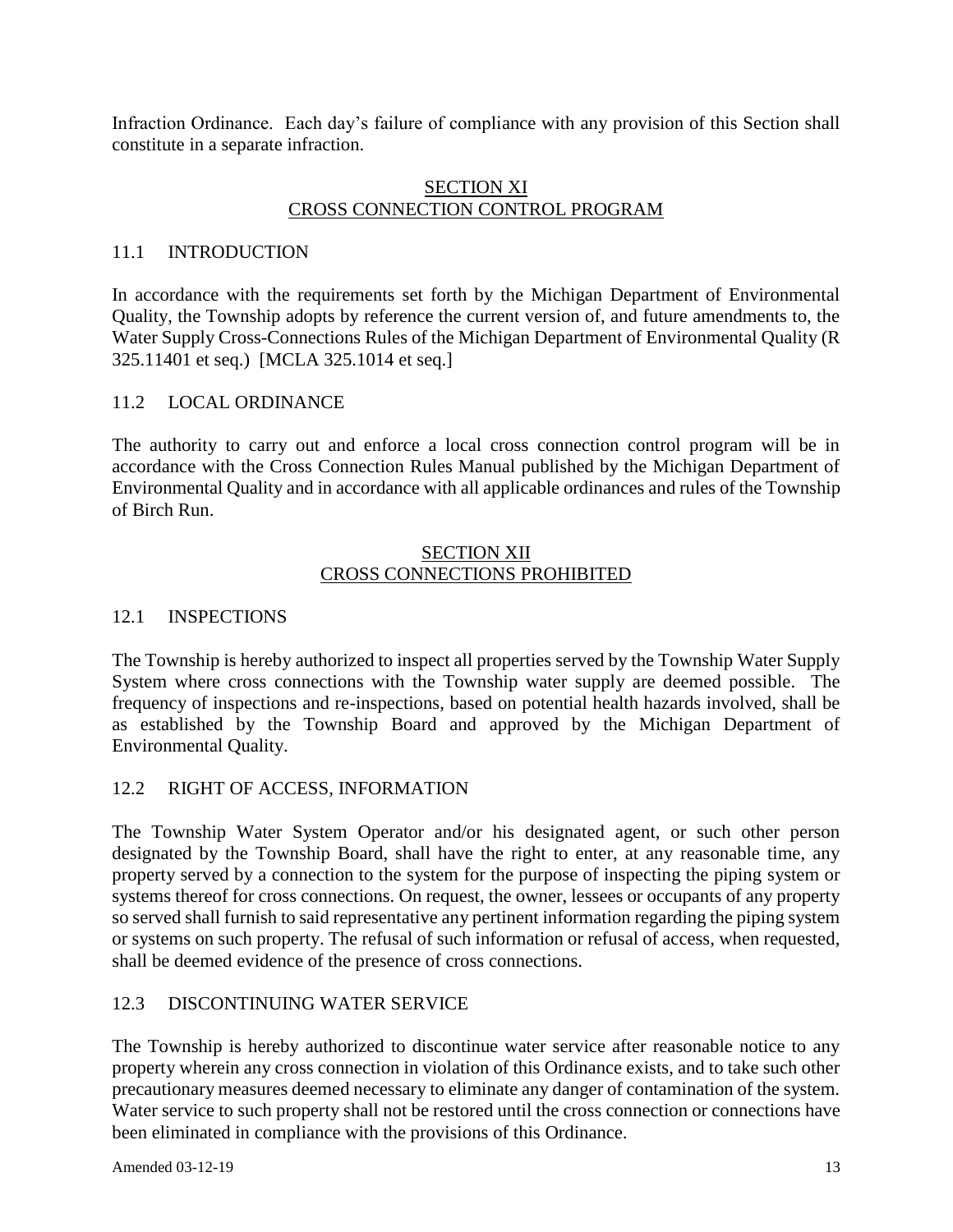### 12.4 PROTECTION OF POTABLE WATER

The system's water shall be protected from possible contamination as specified by this Ordinance, the State Plumbing Code as adopted and in conjunction with any acts of the Michigan Department of Environmental Quality. Any water outlet which could be used for potable or domestic purposes and which is not supplied by the system must be labeled in a conspicuous manner as:

## "WATER UNSAFE FOR DRINKING."

### 12.5 CONSTRUCTION OF ORDINANCE

This Ordinance does not supersede the State Plumbing Code, adopted by reference as the Plumbing Code for the Township, or any other ordinances that the Township has adopted, but is supplementary to them.

### 12.6 PENALTY

Any person or other entity that violates any of the provisions of this Ordinance is responsible for a municipal civil infraction as defined by Michigan law and subject to civil fine determined in accordance with the following schedule:

\*DETERMINED ON THE BASIS OF THE DATE OF VIOLATION(S).

Additionally, the violator shall pay costs, which may include all direct or indirect expenses to which the Township has incurred in connection with the violation. In no case, however, shall costs of less than \$9.00 or more than \$500.00 be ordered. A violator of this Ordinance shall also be subject to such additional sanctions, remedies, judicial orders and the payment of the Township legal expenses as authorized under Michigan law. Each day a violation of the Ordinance continues to exist constitutes a separate violation.

## 12.7 TESTING—BUSINESS CUSTOMER

All business properties located in Birch Run Township and served by the Township Water Supply System shall conduct annual testing of the piping system or systems thereof at their respective property(ies) for cross connections. If a business property has not completed this testing by September  $30<sup>th</sup>$  of any given year Birch Run Township may engage an appropriate individual within the Township's discretion to conduct said testing. The cost of said testing shall at all times be borne by the Customer. If the Customer fails to pay the invoiced amount within 6 months of the mailing date of said invoice, Birch Run Township may engage in any process permitted at law to collect the amount due including attaching a lien for the invoiced amount to the structure(s), premise(s),  $lot(s)$  or parcel(s) at which said testing occurred.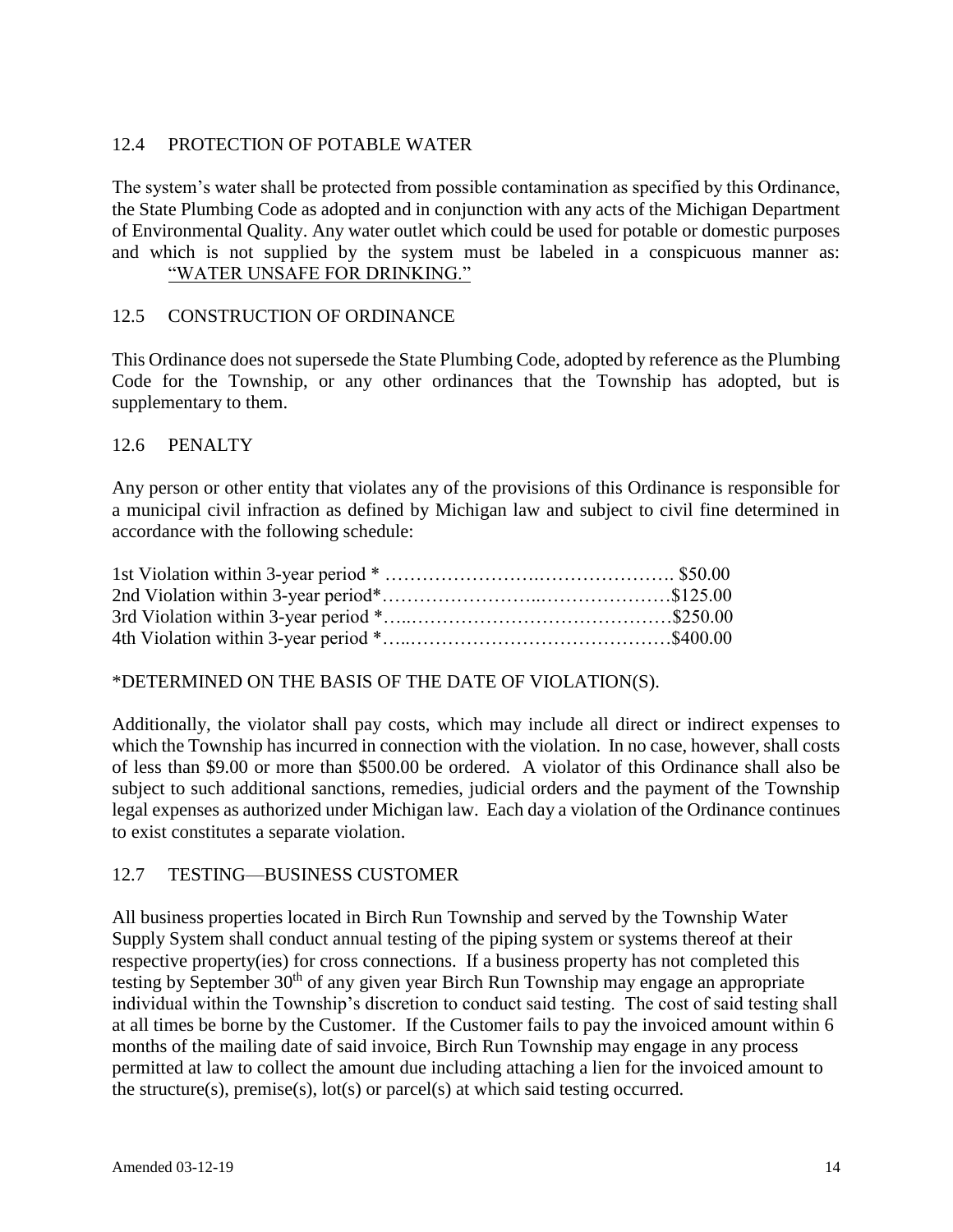## 12.8 TESTING—RESIDENTIAL CUSTOMER

All residential properties located in Birch Run Township and served by the Township Water Supply System shall conduct testing of the piping system or systems thereof at their respective property(ies) for cross connections at least every three years. If a residential property has not completed this testing by September  $30<sup>th</sup>$  of a given year on which testing is required, Birch Run Township may engage an appropriate individual within the Township's discretion to conduct said testing. The cost of said testing shall at all times be borne by the Customer. If the Customer fails to pay the invoiced amount within 6 months of the mailing date of said invoice, Birch Run Township may engage in any process permitted at law to collect the amount due including attaching a lien for the invoiced amount to the structure(s), premise(s), lot(s) or parcel(s) at which said testing occurred.

## 12.9 TESTING BY BIRCH RUN TOWNSHIP

The Customer may, at its discretion, engage Birch Run Township to conduct the inspection and testing described in Sections 12.7 and/or 12.8 of this Amending Ordinance. If the Customer chooses to engage Birch Run Township to complete this task, the cost of said inspection and testing shall be assessed on a quarterly basis on the water bill of the Customer. This sub-section applies to both business and residential customers.

#### SECTION XIII VIOLATIONS

### 13.1 VIOLATIONS

Any person who interferes with or damages the Township Water Supply System or any of the pipes, stop cocks or other appurtenances appertaining to the system; or any person who puts any animal, vegetable or other substance in any of the reservoirs, tanks or pipes or who pollutes the water therein in anyway; or any person who violates or fails to comply with any provision of this ordinance or the Water Department rules shall be guilty of a municipal civil infraction and shall be subject to punishment as provided for in Ordinance 98-1 and this Ordinance.

### 13.2 DISCONTINUED SERVICE UPON VIOLATION

The Township Water Department is hereby authorized and directed to discontinue water service to any property wherein any connection in violation of this ordinance exists, and to take such other precautionary measures deemed necessary to eliminate any danger of contamination of the Township Water Supply System. Water service to such property shall not be restored until the violation has been eliminated in compliance with the provisions of this Ordinance and all damages, fines and penalties have been fully paid.

When it becomes necessary for Township Water Department personnel to enter a premises to service a water metering device and / or instrument or to investigate a problem pertaining to water service or water leaks, the Birch Run Township Water Department personnel will contact the owner / resident for permission to enter and correct the problem. If the owner / resident denies entry, the Birch Run Township Water Department reserves the right to discontinue water service and to bill the owner / resident for the water loss.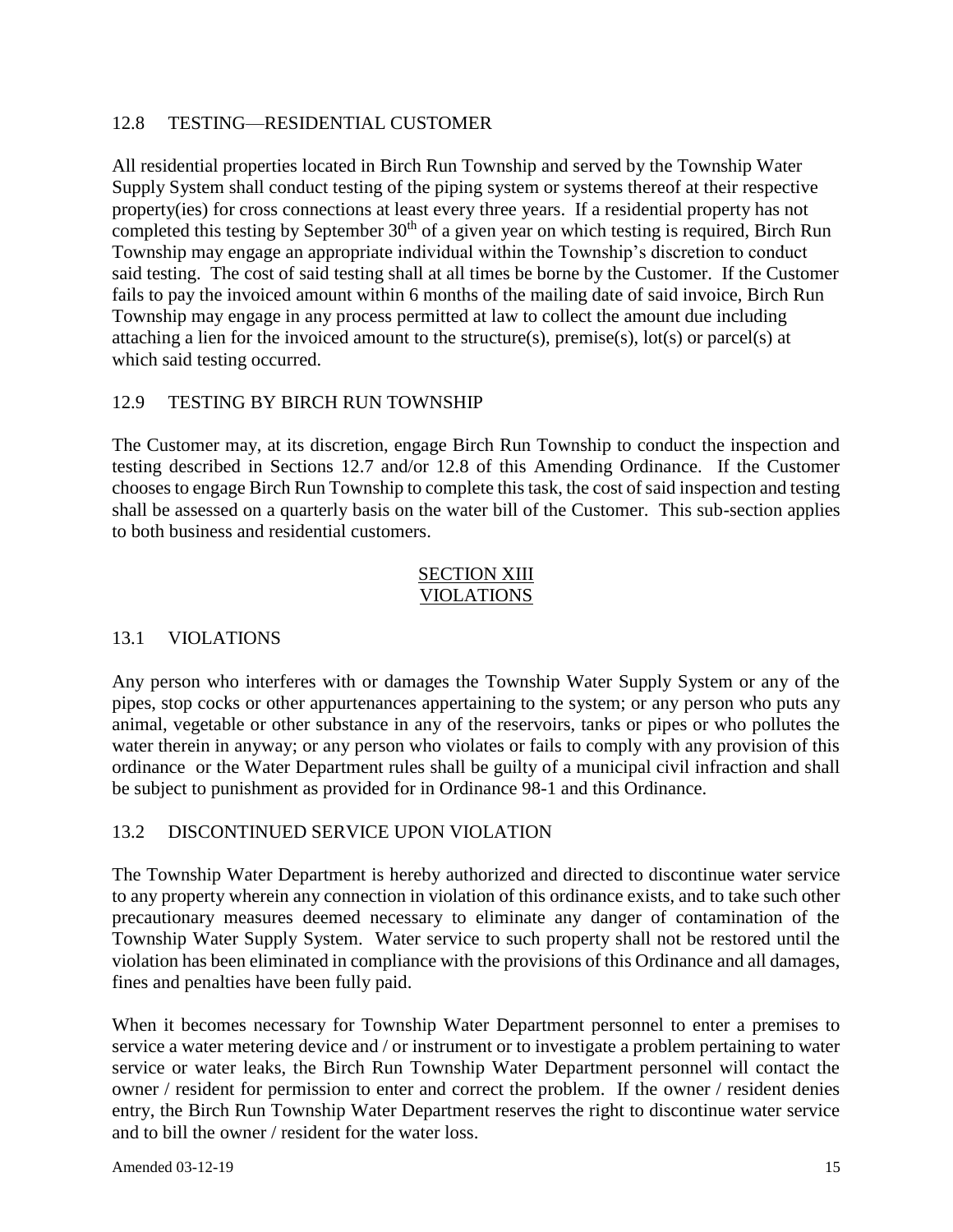## SECTION XIV REPEAL

All ordinances of the Township inconsistent with this Ordinance are hereby repealed to the extent of such inconsistency.

### SECTION XV INVALIDITY

If any section, paragraph, sentence, clause, phrase or part of this Ordinance shall be declared invalid for any reason whatsoever, such a decision shall not affect remaining portions of this Ordinance which shall remain in full force and effect and to this end the provisions of this Ordinance are hereby declared to be severable.

### SECTION XVI INSPECTION OF ORDINANCE

A copy of this Ordinance may be obtained from the Birch Run Township Clerk, at the following address: 8425 Main Street, Birch Run, Michigan 48415.

## SECTION XVII EFFECTIVE DATE

This Ordinance shall take effect 30 days from the date of its publication, and all ordinances or any part of any ordinance in conflict with this ordinance shall be repealed.

This Ordinance is declared to have been adopted by the Township Board of the Township of Birch Run, County of Saginaw, Michigan, at a regular meeting held on the 12<sup>th</sup> day of March, 2019.

Adopted: March 12, 2019

Aye: Letterman, Parlberg, Sheridan, Totten, Trinklein, Kiessling Nay: None Absent: Moore

Publication Date: March 20, 2019

Publication: Birch Run Herald